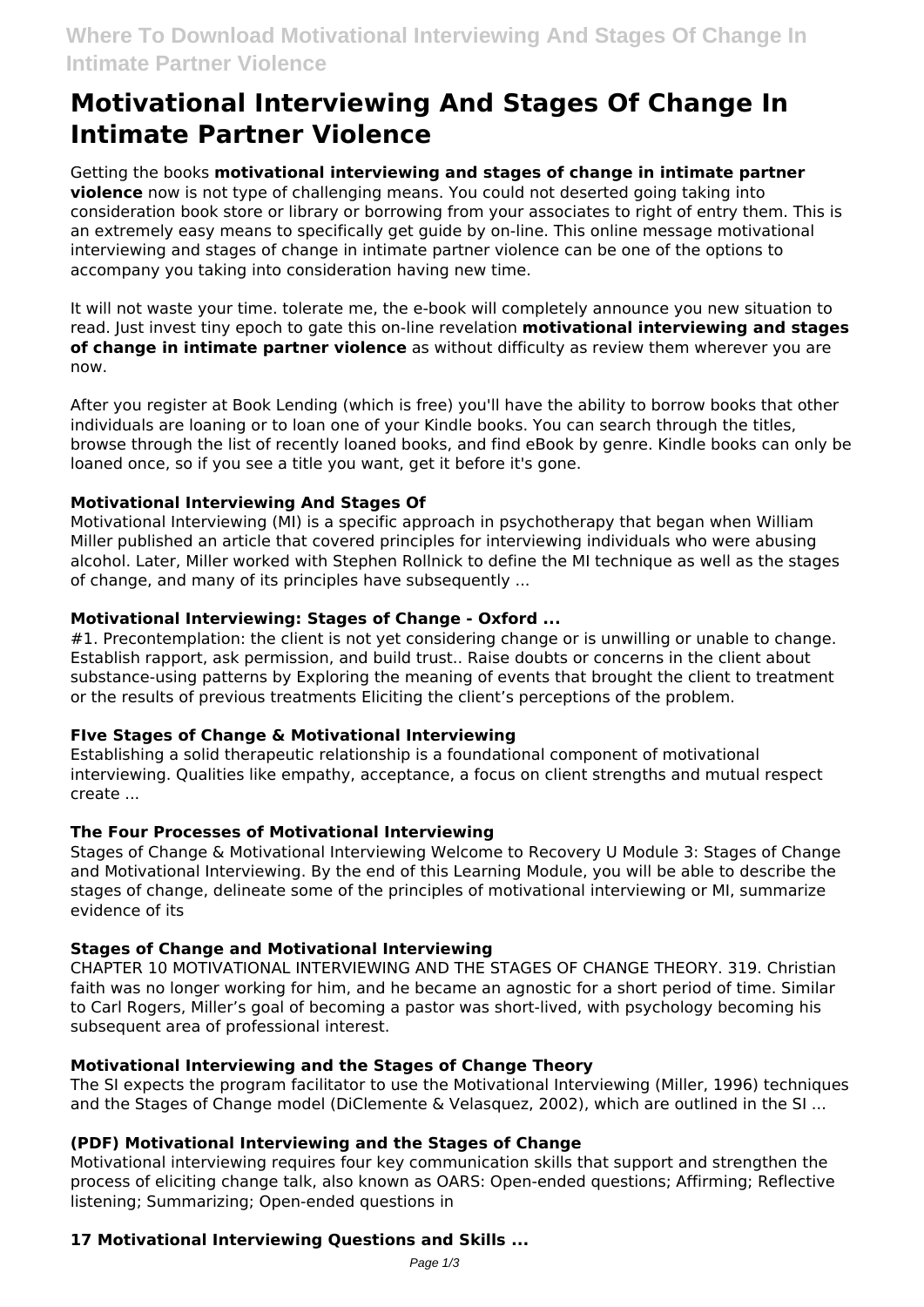Motivational interviewing (MI) is a counseling approach developed in part by clinical psychologists William R. Miller and Stephen Rollnick.It is a directive, client-centered counseling style for eliciting behavior change by helping clients to explore and resolve ambivalence.Compared with nondirective counseling, it is more focused and goal-directed, and departs from traditional Rogerian ...

## **Motivational interviewing - Wikipedia**

Combining the Stages of Change (SOC) model with Motivational Interviewing (MI) is seen as a helpful strategy for health care providers to guide patients in changing unhealthy lifestyle behaviour. SOC suggests that people are at different stages of motivational readiness for engaging in health behaviours and that intervention methods are most useful when tailored to a person's stage of change.

## **Motivational interviewing within the different stages of ...**

Motivational Interviewing Strategies & Skills. The Motivational Interviewing (MI) style, strategies and skills have been used to address a wide range of challenges, including those very tough conversations in which there seems little hope of making progress in helping people.

## **About Motivational Interviewing | Stephen Rollnick**

In general, the Motivational Interviewing model assumes the following: The therapist should be directive and help the client to examine any ambivalence they have regarding change. The motivation to change is drawn out from the client; it is never forced on the client.

## **Motivational Interviewing: Stages of Change - Recovery ...**

Motivational Interviewing –Stages of Change. Motivational Interviewing is based on the understanding that we encounter MBHP Members in varying stages of readiness for change. The following is a brief synopsis of stage-appropriate strategies for engaging Members in making healthy lifestyle changes.

## **Motivational Interviewing Stages of Change**

Motivational interviewing is underpinned by a series of principles that emphasise a collaborative therapeutic relationship in which the autonomy of the patient is respected and the patient's intrinsic resources for change are elicited by the therapist.

## **RACGP - Motivational interviewing techniques ...**

While the first three stages are considered defining characteristics of Motivational Interviewing, the final stage – planning – is not a required step until the client is ready. It is not a step that must be taken during each session, but instead, a voluntary step after the way the client thinks about the world has changed.

## **What Are the 4 General Processes of Motivational Interviewing?**

Motivational Interviewing Basics 19 Motivation is a state of readiness to change, which may fluctuate from minute to minute and situation to situation. For yourself, think about something you wanted to change and how this motivation fluctuated throughout the day. This state can be influenced by environment, people, emotional state, and things.

# **Introduction to Stages of Change and Change Talk in ...**

TENANTS OF MOTIVATIONAL INTERVIEWING Expressing Empathy—seeing the world from the student's perspective and sharing in their experiences to ensure the student feels heard and understood. Avoiding Argumentation—avoid trying to convince the ... STAGES OF CHANGE.

## **Motivational Interviewing Cheat Sheet**

Assignment 1: Discussion—Motivational Interviewing and Stages of Change. The stages of change model suggests that clients who are in the process of changing addictive behavior move through successive stages, from limited insight to maintenance of change. These stages will be presented by the client's attitudes and behaviors.

## **Motivational Interviewing and Stages of Change**

Motivational interviewing is a counseling method that helps people resolve ambivalent feelings and insecurities to find the internal motivation they need to change their behavior. It is a ...